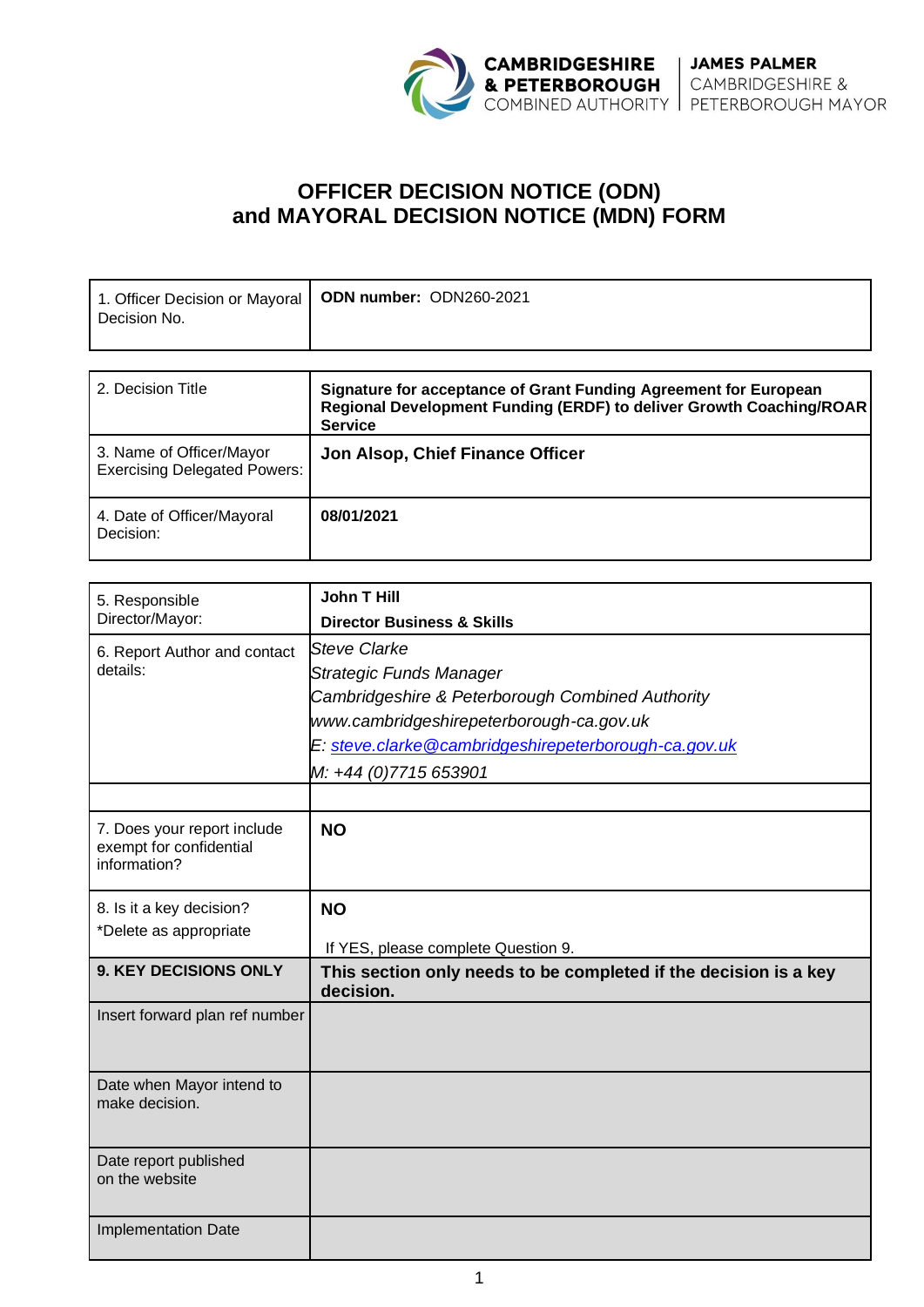

| Does the report have any<br>annex that contains exempt<br>information? | <b>NO</b> |
|------------------------------------------------------------------------|-----------|
|                                                                        |           |

| 10. Decision taken<br>Please consult with Legal prior<br>to completing this section. | The Chief Finance Officer agreed to sign the Grant Funding Agreement<br>issued from Ministry of Housing Communities and Local Government<br>MHCLG) for European Regional Development Funding (ERDF) towards<br>50% of the delivery of the Growth Coaching/ROAR Service. By accepting<br>the ERDF funding of £3,067,640 there is also a commitment by CPCA to<br>provide agreed match funding directly for the admin costs and evidence<br>match funding from beneficiaries for remaining sum. |
|--------------------------------------------------------------------------------------|-----------------------------------------------------------------------------------------------------------------------------------------------------------------------------------------------------------------------------------------------------------------------------------------------------------------------------------------------------------------------------------------------------------------------------------------------------------------------------------------------|
| 11. Authorisation                                                                    | This decision has been taken under:                                                                                                                                                                                                                                                                                                                                                                                                                                                           |
| *Delete as appropriate                                                               | <b>*General authorisation</b> (those decisions delegated to officers as per<br>the Constitution):                                                                                                                                                                                                                                                                                                                                                                                             |
| <b>Please consult with</b><br><b>Legal prior to</b><br>completing this section.      | 1. Delegations to the Chief Finance Officer:<br>To accept grant offers on behalf of the Combined Authority, subject to<br>all the terms and conditions set out by the grant awarding body $-$<br>(chapter 17 paragraph 5.5 in the CPCA constitution)                                                                                                                                                                                                                                          |

| 12. Background Information | As part of the Business Growth Service (BGS) the Growth<br>Coaching/ROAR Service is one of the key project themes aiming<br>to provide support to SME companies who are in a growth,<br>recovery or re-growth mode.                                                                                                                                                                                                                                                             |
|----------------------------|---------------------------------------------------------------------------------------------------------------------------------------------------------------------------------------------------------------------------------------------------------------------------------------------------------------------------------------------------------------------------------------------------------------------------------------------------------------------------------|
|                            | As part of the whole BGS development process and the<br>approvals given for the Service by the Business Board, Skills<br>Committee and Combined Authority boards, who have approved<br>the Strategic Outline Business Case, Outline Business Case and<br>Full Business Case. The approvals were given at both SOBC<br>and OBC stage to bid for ERDF to deliver the Growth<br>Coaching/ROAR Service with 50% of the costs of this<br>programme being covered by ERDF.            |
|                            | Now upon completion of a successful bidding process the CPCA<br>is being offered £3,067,640 ERDF through a Grant Funding<br>Agreement with MHCLG.                                                                                                                                                                                                                                                                                                                               |
|                            | This Officer Decision Notice seeks approval for signing of the<br>Grant Funding Agreement so that the CPCA can accept and<br>receive £3,067,640 of ERDF towards the Growth<br>Coaching/ROAR total project value of £6,135,280. The ERDF<br>funding of £3,067,640 includes a commitment by CPCA to match<br>funding directly for the admin costs of £67,640 and provide<br>evidence of the match funding from the SME beneficiaries to<br>MHCLG for remaining sum of £3,000,000. |
|                            | This funding will be claimed over 3 years quarterly subject to                                                                                                                                                                                                                                                                                                                                                                                                                  |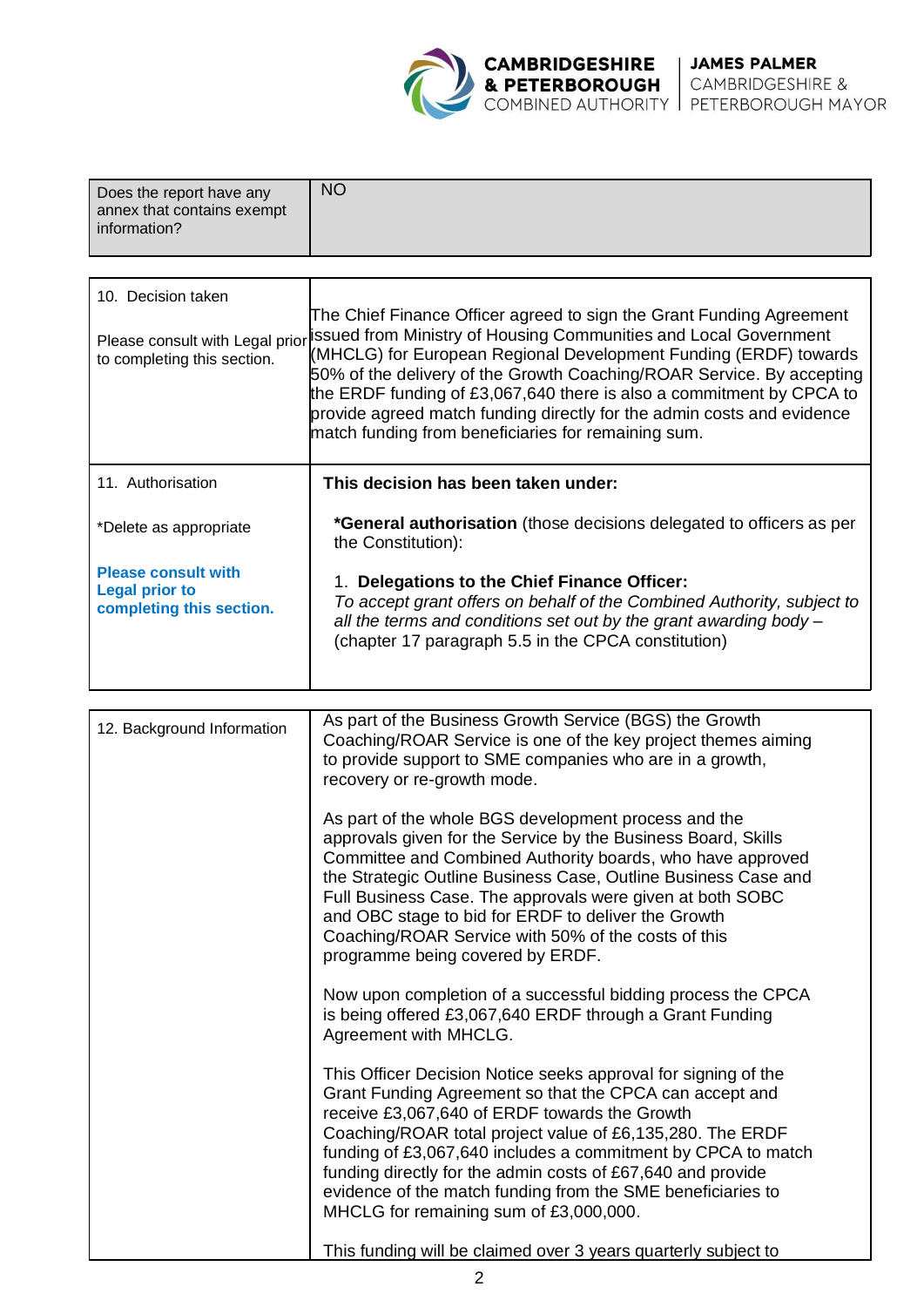

|                                                       | completion of satisfactory claims to MHCLG each quarter with<br>evidence to support claims and match funding from SME's being<br>provided by the contractor appointed to deliver the BGS.                                                                                                                                                                                                                                                                                                                                                                                                                                                                                                                                                                                                                                                                                                                                                                                                                                                                                                                                                                                                                                                                                                                                                                                                                                                                                                                                                                                                                                                                                                                                                                                                                                                                                           |
|-------------------------------------------------------|-------------------------------------------------------------------------------------------------------------------------------------------------------------------------------------------------------------------------------------------------------------------------------------------------------------------------------------------------------------------------------------------------------------------------------------------------------------------------------------------------------------------------------------------------------------------------------------------------------------------------------------------------------------------------------------------------------------------------------------------------------------------------------------------------------------------------------------------------------------------------------------------------------------------------------------------------------------------------------------------------------------------------------------------------------------------------------------------------------------------------------------------------------------------------------------------------------------------------------------------------------------------------------------------------------------------------------------------------------------------------------------------------------------------------------------------------------------------------------------------------------------------------------------------------------------------------------------------------------------------------------------------------------------------------------------------------------------------------------------------------------------------------------------------------------------------------------------------------------------------------------------|
| 13. Alternative options<br>considered.                | List alternative options considered and rejected and the reasons for<br>rejection. NOTE: Do not leave this section blank or put 'None'. There is always<br>an alternative even if it is to do nothing.<br>Alternative options considered:<br>Do not accept Grant Funding offer from MHCLG and then not sign the<br>agreement - this option not recommended as it denies the delivery of<br>this much needed Business Support programme to the SME<br>companies in CPCA area.                                                                                                                                                                                                                                                                                                                                                                                                                                                                                                                                                                                                                                                                                                                                                                                                                                                                                                                                                                                                                                                                                                                                                                                                                                                                                                                                                                                                        |
| 14. Financial Implications                            | The Grant Funding Agreement from MHCLG provides £3,067,640 towards the<br>delivery of Growth Coaching/ROAR Service being delivered as part of the<br>Business Growth Service (BGS).<br>Please include:<br>The total cost of the Growth Coaching/ROAR Service is £3,135,280 and<br>$\bullet$<br>is made up of £3,067,640 ERDF and £67,640 admin match funded from<br>the funding package allocated in the CPCA MTFP for the Business<br>Growth Service (BGS).<br>Budget code will be through Growth Company/BGS but CPCA/Growth<br>$\bullet$<br>Co will cashflow contractor on delivery and will claim ERDF component<br>back quarterly through MHCLG<br>Whole BGS is being funded through combination of LGF, BEIS Growth<br>Hub funding, CEC funding, ESF, ERDF (a further Grant expected) and<br>CPCA revenue budget already approved by CA board<br>The budget codes for this project are being created in the MTFP for the<br>Business Growth Service within Business & Skills directorate.<br><b>Strategy for the Creation of The Growth Service Delivery Fund</b><br>Total LGF Capital Equity Investment by the Business Board<br>£5,407,000 CX5060<br><b>ERDF Funding</b><br>£5,291,601<br><b>ESF Funding</b><br>£2,035,547<br>Total ESIF Revenue Funding, Applied for by CPCA<br>£7,327,148<br>£738,000 CX0097<br>CPCA budget for Growth Hub<br>CPCA Skills Strategy Implementation budget<br>£150,000 CX0069<br>Local Ind Strategy Implementation budget<br>£150,000 CX0125<br>CPCA contract with Careers Enterprise Company<br>£240,000 CX0087<br>CPCA Enterprise Zone businesses rates receipts<br>£927,000 CX5085<br>Total CPCA Revenue Allocation from the CPCA 2020/21-22/23 MTFP<br>£2,205,000<br>£4,500,000<br>Total SME contributions to the growth coaching service<br><b>Total Growth Service Delivery Fund for Procurement of the</b><br>Service<br>£19,439,148 |
| 15. Comments from finance                             | There are no other financial implications other than those mentioned in 14. The<br>project has been fully costed and cash flowed using a mixture of funding<br>streams. The acceptance of this grant funding is a key element of the project.                                                                                                                                                                                                                                                                                                                                                                                                                                                                                                                                                                                                                                                                                                                                                                                                                                                                                                                                                                                                                                                                                                                                                                                                                                                                                                                                                                                                                                                                                                                                                                                                                                       |
| 16. Comments from legal case<br>holder where relevant | The Grant Funding Agreement and associated documentation have been<br>reviewed by legal services which confirms it is fit for CPCA's purpose to sign.                                                                                                                                                                                                                                                                                                                                                                                                                                                                                                                                                                                                                                                                                                                                                                                                                                                                                                                                                                                                                                                                                                                                                                                                                                                                                                                                                                                                                                                                                                                                                                                                                                                                                                                               |